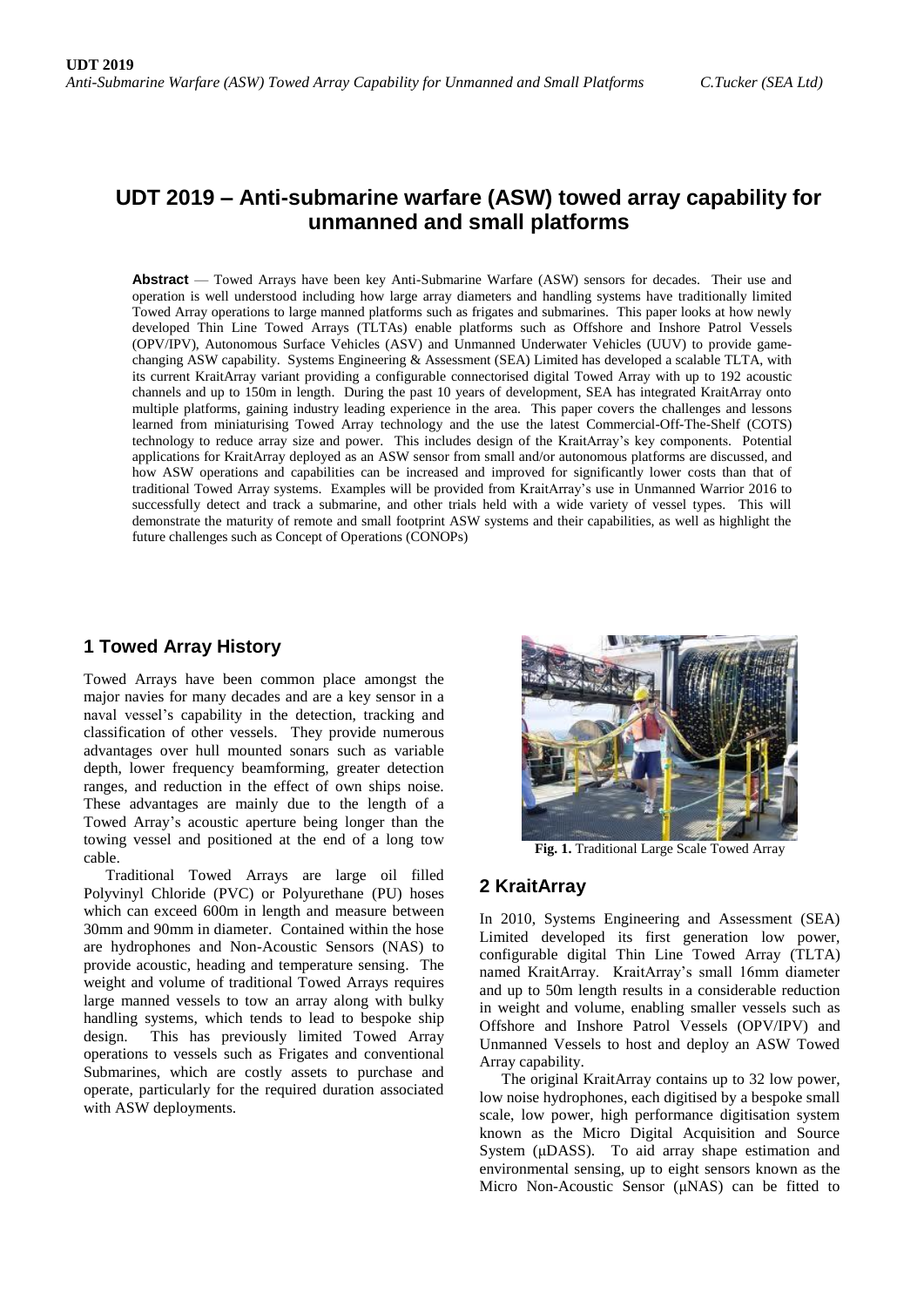KraitArray to provide heading, pitch, roll, temperature and depth measurements.



**Fig. 2.** KraitArray v1.0 Thin Line Array

Since KraitArray's launch in 2010 it has been integrated with and operated from a variety of vessels including small research vessels, rigid inflatable's and more than five types of unmanned vessel.

Building upon the success of the first generation KraitArray, in 2018 SEA developed and launched KraitArray Version 2 (v2) which provides the user with up to 192 hydrophones and an increased acoustic aperture length of up to 150m. These advancements increase the overall detection range of KraitArray v2 and the ability to listen for and localise lower frequency targets compared to that of the first generation KraitArray.





## **3 KraitArray Design Challenges**

KraitArray's small diameter minimizes the physical system footprint, which in turn reduces or removes the necessity for large handling systems while also reducing hydrodynamic drag forces. Many design challenges were faced during the development of both generations of KraitArray, however through the use of Commercial-offthe-Shelf (COTS) technology SEA has overcome electrical, mechanical and acoustic engineering challenges. The Strain Member, Hydrophone, Digitisation System and Module Interconnect all posed significant challenges during KraitArray's design.

#### **3.1 Strain Member**

A Towed Array Strain Member provides the mechanical backbone which extends the length of the array and allows precise mounting of sensors and components. Due to the hydrodynamic drag forces induced during towing which are transferred via the hose and internal components to the strain member, the strain member requires high tensile strength and low elasticity. Typical hydrodynamic drag forces verses tow speed for a series or representative Towed Array diameters of 150m are shown in Fig 4.



**Fig. 4.** Indicative Towed Array Hydrodynamic Drag

ASW operations are performed at low tow speeds by the towing vessel to minimize self-noise and avoid detection; therefore there is minimal difference in hydrodynamic drag force. At high speeds the hydrodynamic forces transferred to the Towed Array Strain Member and subsequently the tow vessels point of tow increase significantly. An array capable of only low tow speeds would impact the towing vessels manoeuvrability, particularly when evasive manoeuvres are required. Testing and selection of KraitArray's strain member has led to the use of a high tensile strength, low creep material which fits within the small space envelope of the hose, ensuring KraitArray can survive greater than 28 knot tow speeds it may be subjected to during deployment.

#### **3.2 Hydrophone**

A hydrophone is the primary sensor in a Towed Array, which when multiples are configured in a straight line enables acoustic beamforming by the sonar processing system. Typical line array hydrophones contain large piezoelectric ceramic devices so as to provide high sensitivity and minimize any pre-amplifier electrical gain requirements. A low pre-amplifier gain is driven by the necessity for low pre-amplifier electrical self-noise to ensure the hydrophone pre-amplified output is lower than the equivalent ambient acoustic noise.

In order to minimise KraitArray hose diameter, SEA have developed a new low noise, high gain pre-amplifier to allow the piezoelectric ceramic size reduction. Dimension restrictions challenged both the electronic preamplifier and associated mechanical mounting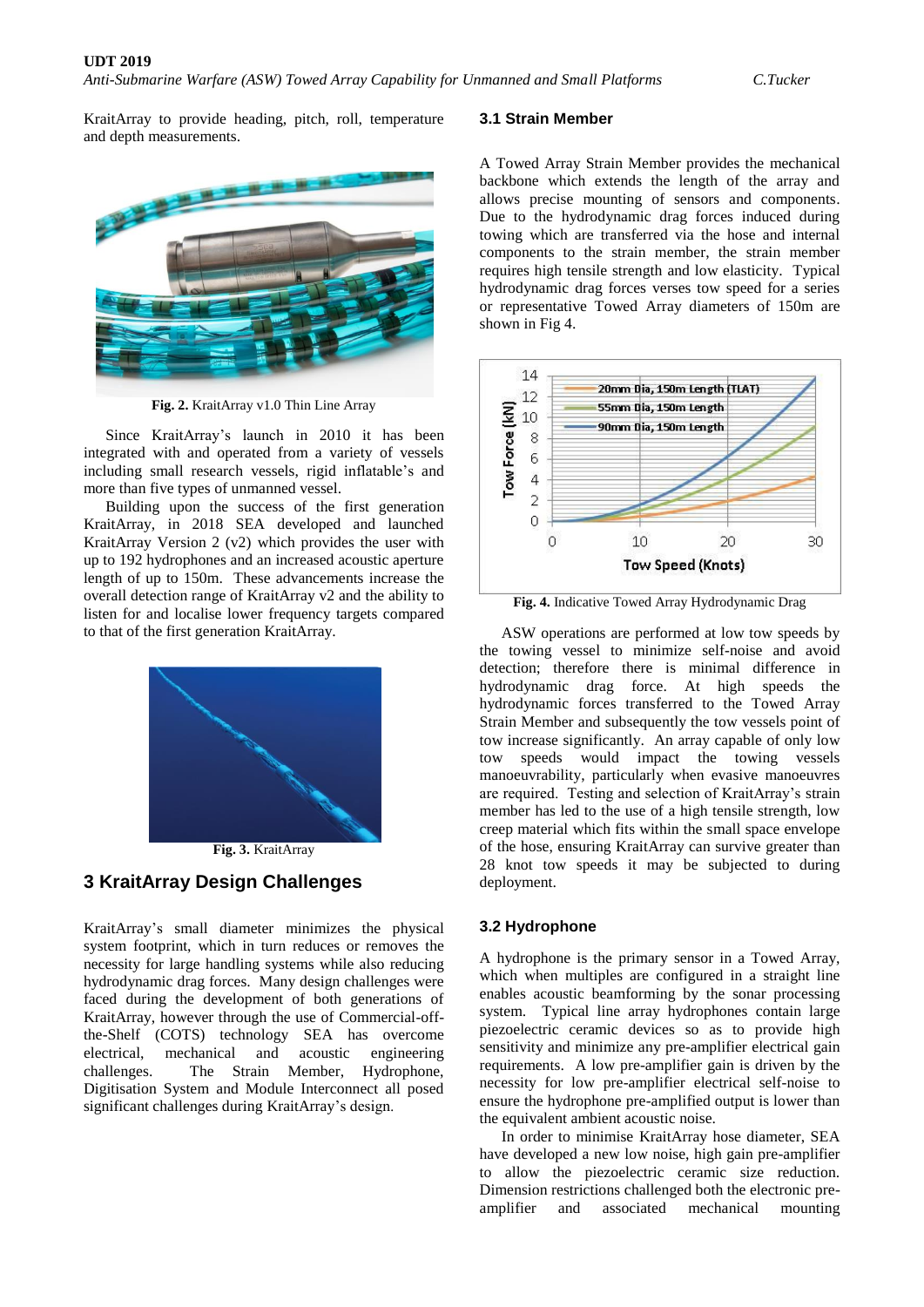arrangement design. Through the use of the latest 3D printing technology and leading electronic design capabilities, an acceleration cancelled hydrophone with attached miniaturised low-power low-noise pre-amplifier has been designed.



**Fig. 5.** KraitArray v2 Hydrophone

During KraitArray v2 development the pre-amplifier design was revisited to reduce the noise floor to below Knudsen Sea State Zero and include a Built-In-Test (BIT) function to confirm pre-amplifier functionality when installed in the array.



**Fig. 6.** KraitArray Hydrophone Noise Floor

#### **3.3 Digitisation System**

An array digitisation system housed within a Towed Array provides many advantages such as signal multiplexing with reduced noise susceptibility, and reduced number of electrical conductors, aiding overall array performance and the ability to package electronics and wiring inside a small diameter hose.

In KraitArray first generation the μDASS was located at the head of the array due to it's larger than 16mm diameter. The low power digitisation system provided 32 simultaneously sampled 24bit Analogue-to-Digital Converter (ADC) channels with 120dB dynamic range. This allowed for up to 32 hydrophones to be installed in the array with the digitised data output over the User Datagram Protocol (UDP) Ethernet interface, allowing the user to easily integrate KraitArray into new or existing sonar systems.



**Fig. 7.** KraitArray μDASS

Locating a digitisation system at one end of an array means any additional hydrophones requires extra signal cables, which in turn increases the number of electrical conductors within an already limited space envelope. It also means any inter-module electromechanical connectors require increased contacts which inevitability increases the connector dimensions.

KraitArray v2 addresses these limitations by distributing a 24bit simultaneous sampled, 120dB dynamic range digital sampling system within the KraitArray hose. A series of digitisation nodes connected to a common digital backbone running throughout the length of the array allows up to 192 hydrophones to be distributed and sampled over up to 150m..

Developing a low power small scale digitisation system posed many challenges, mainly with regard to COTS electronic components. While the advent of smart phones and portable electronics has focused the electronics industry to develop smaller and more power efficient electronic components, some devices such as the ADCs do not provide the level of accuracy required for a high end Towed Array digitisation system. It is only when the advancements in Printed Circuit Board (PCB) design and manufacturing techniques are coupled with the electronic components advancements that it becomes possible to package such a high performance digitisation system into a small space envelope.



**Fig. 8.** KraitArray v2 Digitisation System

### **3.4 Module Connector**

To manufacture arrays longer than 50m an array must be manufactured in sections, introducing a requirement for a watertight electromechanical connector. Increasing the length of an array and its acoustic aperture allows for increased hydrophone counts, which in turn increases the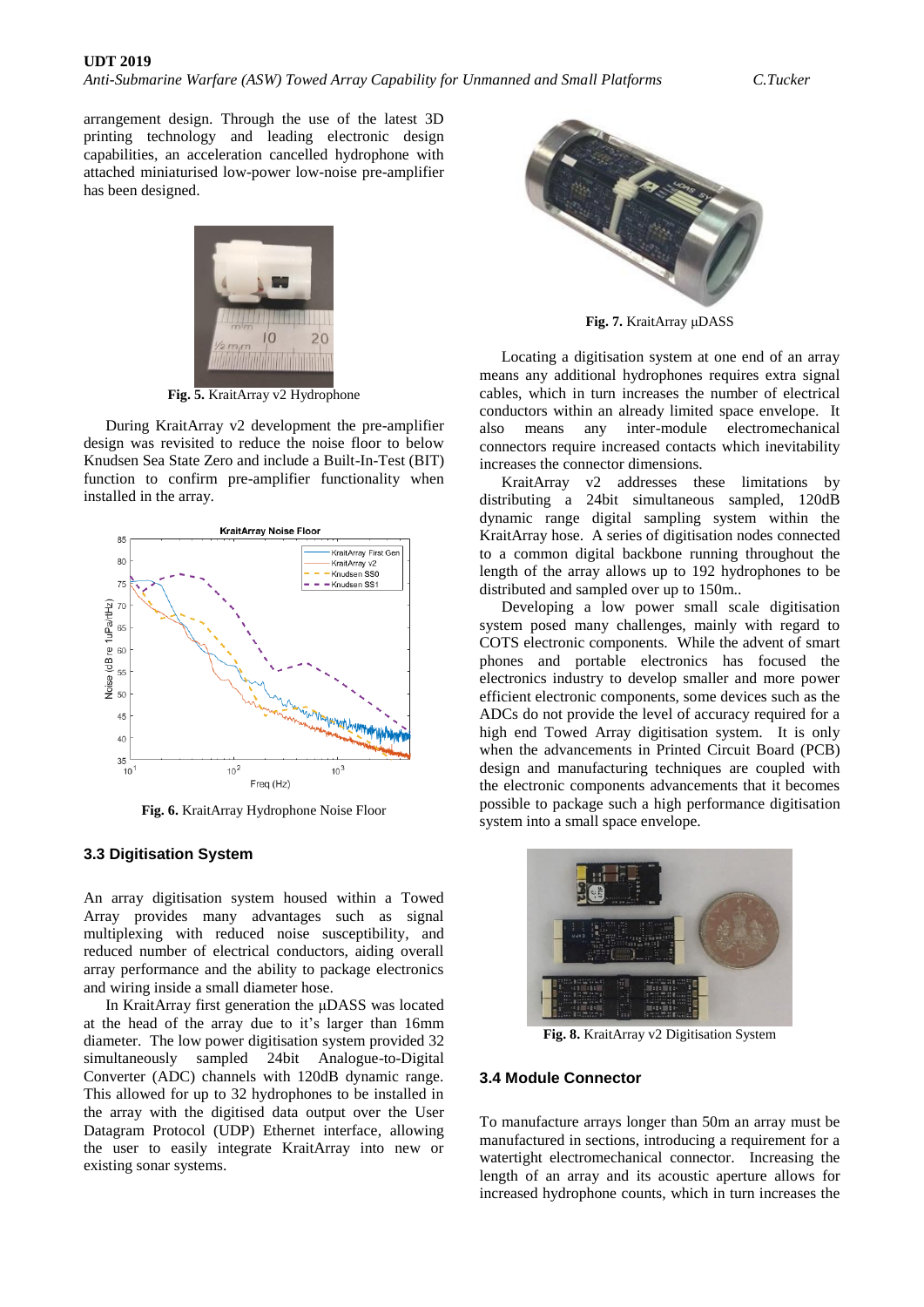*Anti-Submarine Warfare (ASW) Towed Array Capability for Unmanned and Small Platforms C.Tucker*

array's Directivity Index (DI) as well as the ability for lower frequency beams to be created in the sonar processing, resulting in greater detection ranges of the Towed Array system.

Distribution of the KraitArray v2 digitisation system and the introduction of a digital backbone mean the required number of electrical connections is minimised and remains fixed as the number of hydrophones and modules increase. This has led to SEA developing a bespoke watertight connector rated to 500m depth which is scalable down to 16mm diameter to match the array hose diameter, creating a seamless interconnect between KraitArray modules.



**Fig. 9.** KraitArray Inter-module Connector

The connector development posed many electrical and mechanical challenges to ensure all required signals and power are passed from module to module as well as surviving the tow loads likely to be seen during deployment. Modern mechanical design tools such as 3D Computer Aided Design (CAD), Finite Element Analysis (FEA) and Additive Layer Manufacture (ALM) for rapid prototyping of metallic parts permitted a successful design and testing. The KraitArray Inter-module connector supports up to 32 electrical connections at 1.5 amps per pin, tow loads up to 4kN and tool less polarised mating and de-mating.

### **4 TLTAs for Small Vessel Operation**

Historically, naval vessels were designed to perform specific roles from the time of their inception. With reduced budgets, asymmetrical warfare and the need for flexible collaboration, this paradigm is becoming more the exception rather than the rule.

Even first tier Blue Water navies are now looking for ways to exploit vessels of opportunity in order to provide force multiplication and demonstrate sound financial management.

A vessel dedicated to ASW will always provide the best standalone performance. With a low acoustic signature, the most advanced active/passive submarine hunting sonars coupled with a crew trained for the mission this is an inescapable truth.

Leveraging the dramatic size and weight reduction of the TLTA to support ASW from vessels such as OPVs and IPVs is the concept behind the Krait Defence System (KDS) currently being produced by SEA. Not only does this solution enable ASW operations from smaller vessels, its modular footprint and simple installation

allows for cross-decking, enabling navies to further enhance the return on investment by releasing the equipment when vessels enter planned maintenance periods.

The KDS concept is best illustrated diagrammatically as shown in Fig 9. The KraitArray Thin Line Array is offered as a solution agnostic sensor and is utilised in various static and dynamic configurations by various vendors. Using its wealth of sonar systems experience SEA has taken its own sensor and developed a scalable end-to-end ASW solution. KraitSense offers a passive array, handling system and inboard terminal unit with associated passive detection software.



**Fig. 10.** Illustrated KDS Concept

KraitSearch augments the passive array with an active capability by incorporating a high frequency section within the Array and adding a hull mounted acoustic projector. The associated terminal unit is upgraded to incorporate waveform generation and amplification, supported by an updated software suite incorporating active detection algorithms.

KraitShield offers navies the ability to integrate a torpedo decoy launcher into the system. The launcher is payload agnostic enabling either SEA's in-house torpedo decoy to be utilised or expendable stores from other manufacturers.

KraitStrike provides the ultimate ship-borne submarine deterrent, a lightweight torpedo launcher. This launcher is payload agnostic launcher and has been provided by SEA in its standalone configuration to multiple navies across the globe.

As discussed previously an ASW specific vessel will have a crew trained in hunting submarines together with the most advanced sonar suites. To allow a vessel of opportunity to perform this role successfully will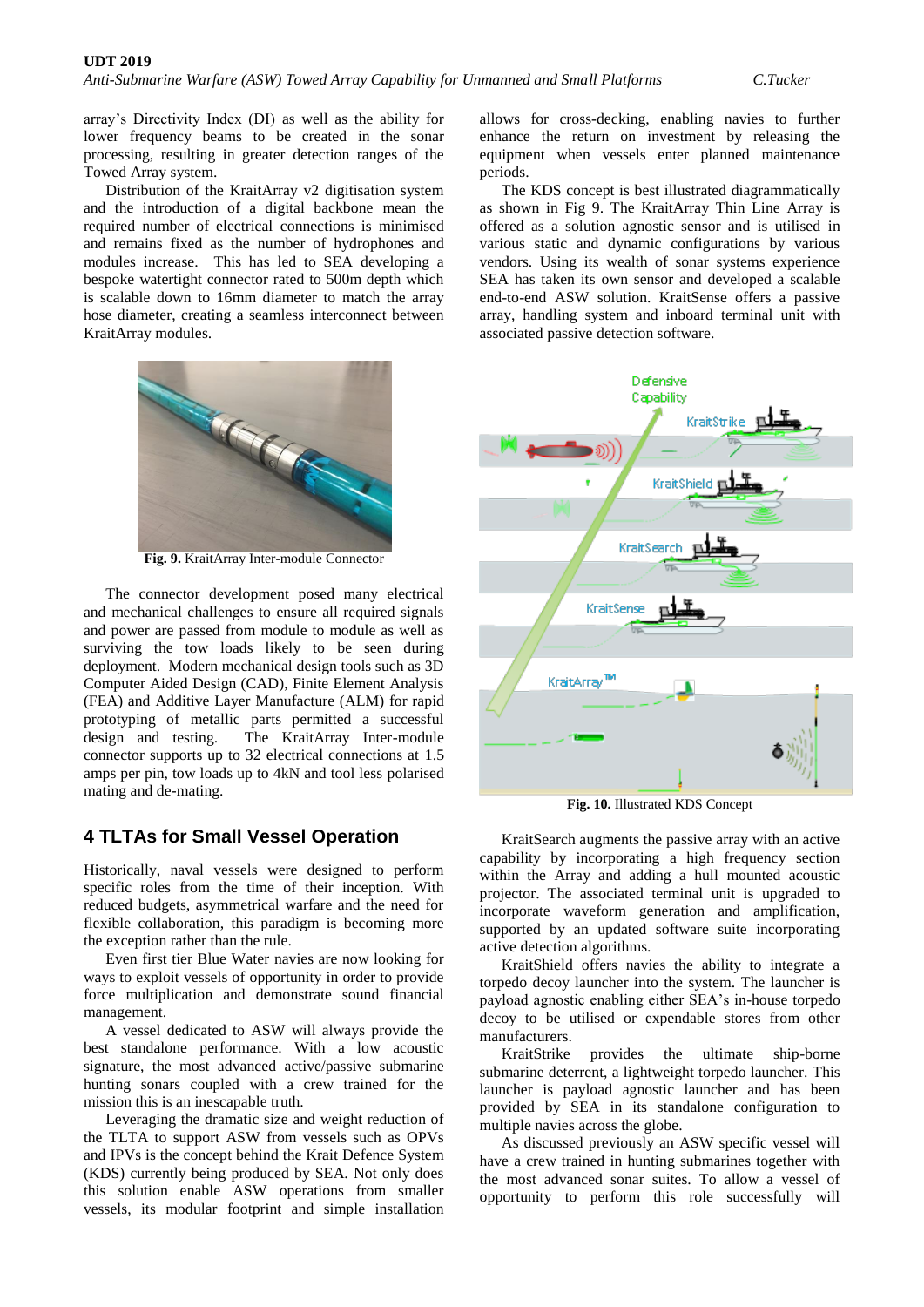inevitably require additional training. However, this can be augmented by a modern, well designed software

interface providing users with intuitive screens and associated controls. SEA has considered this from the inception of the KDS software enabling a system to be provided that is both powerful and intuitive to use. Based on modern operating systems and design concepts the system has already been run within a 3rd party virtualised environment.

## **5 Unmanned Applications**

As an increasing number of nations are investing in submarine capabilities, the predicted spending on unmanned ASW assets to counter emerging threats is expected to exceed US \$3bn in the next 10 years. KraitArray has been specifically designed to meet the demands of unmanned ASW systems and is therefore key to the operation of these assets. Since 2014 KraitArray has been integrated and successfully towed from numerous unmanned vessels including ASV C-Enduro, AutoNaut, Thales Halcyon, BAE Systems P950 Autonomous RHIB Demonstrator and Liquid Robotics Wave Glider.

The most notable unmanned ASW application of KraitArray to date was during the Royal Navy led Unmanned Warrior 2016 exercise where four Wave Gliders towing KraitArray's were deployed and successfully detected and tracked a live manned submarine. Since Unmanned Warrior 2016, Boeing Defence UK has further developed a Wave Glider ASW solution, MEDUSA, to include a longer acoustic aperture array using KraitArray v2. MEDUSA trials performed at the British Underwater Test and Evaluation Centre range at the end of 2018 saw the system successfully detect, report and track a simulated submarine target in real time, with results providing close correlation with performance modelling. The trials demonstrate maturity of the MEDUSA Wave Glider and KraitArray solution and how the system can be used for effective ASW, littoral water and coastline protection operations.



**Fig. 11.** MEDUSA Wave Glider Trials Area



**Fig. 12.** MEDUSA Wave Glider Post Deployment

KraitArray's low hydrodynamic drag, low electrical power requirements and small physical footprint means most conventional or unmanned vessels can tow and operate KraitArray. ASW Unmanned System advantages include:

- Long endurance for prolonged and persistent surveillance;
- Low purchase and operational cost compared to manned assets;
- Removes personnel from the operational environment, reducing or removing the risk to life;
- Covert due to little or no acoustic and/or radar signature;
- Short or no tow cable required, simplifying deployment and recovery;
- Multiple unmanned vessels integrated to work together over a large area;
- Used as nodes within a Multistatic scenario;
- Host other remote sensors in addition to a towed array.

Developing and operating unmanned ASW systems introduces a new set of challenges in ASW sensing. The most significant challenge is the gathering, transfer, processing and analysis of sonar data, and the security of processing algorithms and data on an unprotected/unarmed ASW platform. Traditional ASW sonar processing systems are located on a manned platform and operated by highly trained sonar operators. The trained eye/ear of a sonar operator and their ability to determine a legitimate threat amongst a complex operating environment ensures false reporting is minimized and the target classification confidence levels are maximized. To achieve the same level of performance from an unmanned system, a high bandwidth data link is required to transfer all sensor data from the platform to a remotely positioned operator. Such data links are either unavailable or extremely costly and power consuming. The data link also creates an electromagnetic signature, detectable by enemy forces thereby giving up the systems location and negating the covertness desired from an unmanned system.

One method of overcoming the above challenge would be to embed automated sonar processing on the unmanned platform, however the level or performance offered by current and near future automated sonar